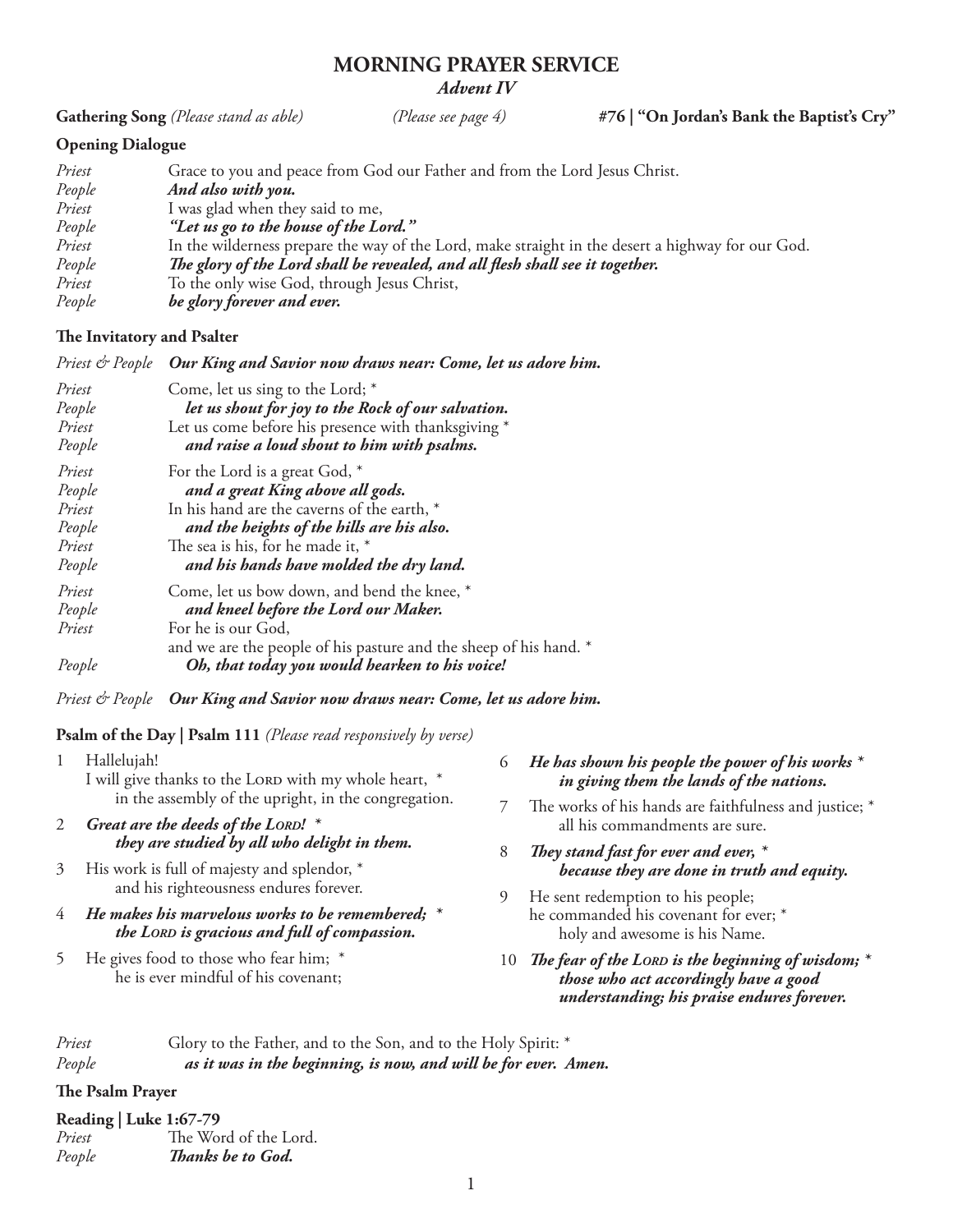### **Reflection**

Advent Week 4 | Wait Upon the Lord with Gratitude!

### **Gospel Canticle** *(Please stand as able)*

*Priest* Long ago God spoke to our ancestors in many and various ways by the prophets,





 *Music: Christe sanctorum* Melody from Antiphoner, (1681)

#### **Prayers**

| Priest | The Lord be with you. |
|--------|-----------------------|
| People | And also with you.    |
| Priest | Let us pray.          |

#### **The Lord's Prayer**

*Our Father, who art in heaven, hallowed be thy Name, thy kingdom come, thy will be done, on earth as it is in heaven. Give us this day our daily bread. And forgive us our trespasses, as we forgive those who trespass against us. And lead us not into temptation, but deliver us from evil. For thine is the kingdom, and the power, and the glory, for ever and ever. Amen.* Vercicle Save your people, Lord, and bless your inheritance;<br>Response Govern them and uphold them, now and always. *Response Govern them and uphold them, now and always.* Vercicle *Day by day we bless you*;

Vercicle Day by day we bless you;<br>Response **We praise your name for** *Response**We praise your name for ever.* Lord, keep us from all sin today; *Response**Have mercy upon us, Lord, have mercy.*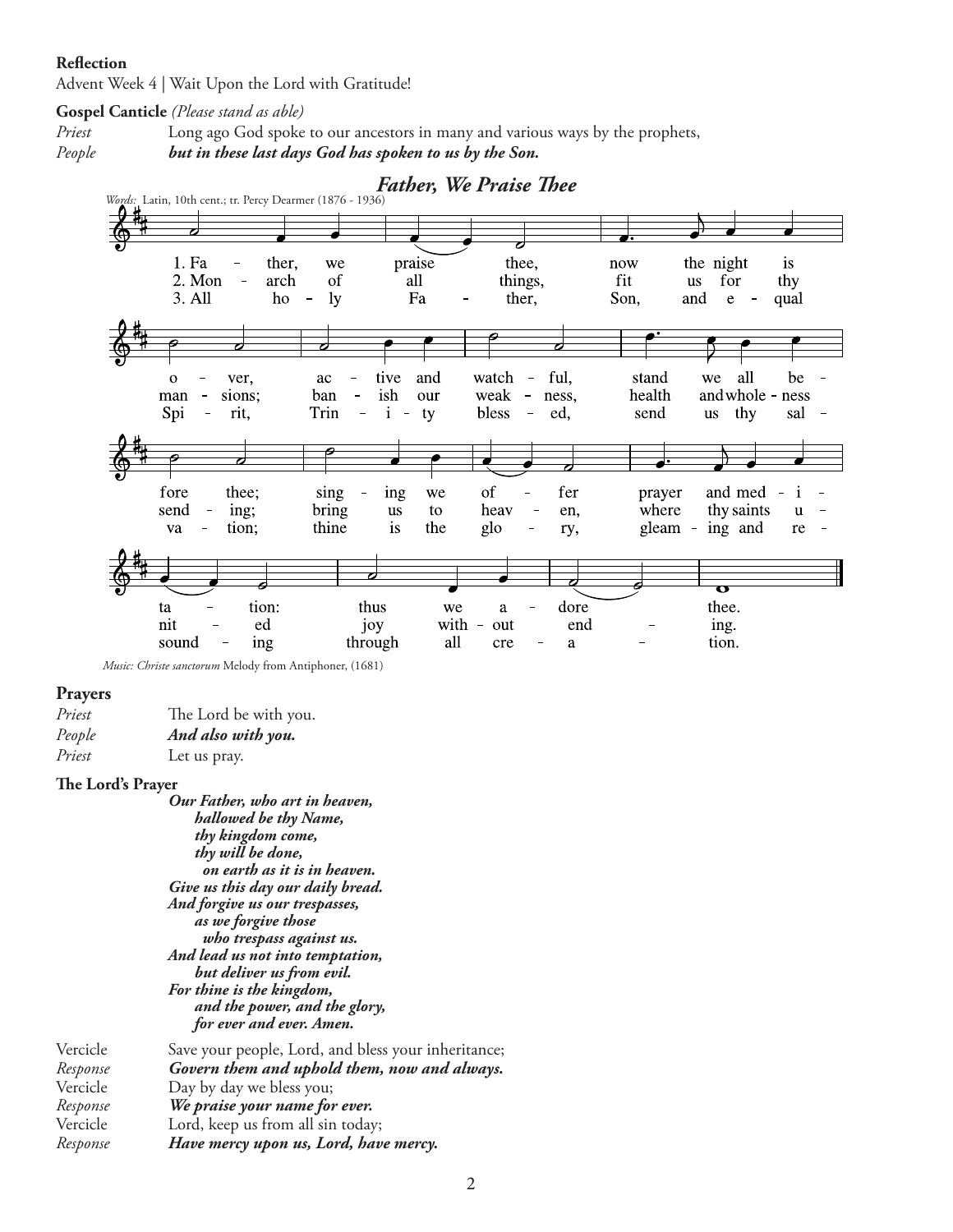Vercicle Lord, show us your love and mercy; *Response**For we put our trust in you.*  Vercicle In you, Lord, is our hope; *Response**And we shall never hope in vain.*

# **The Collect for the Day**

# **A Collect for the Renewal of Life**

O God, the King eternal, whose light divides the day from the night and turns the shadow of death into the morning: Drive far from us all wrong desires, incline our hearts to keep your law, and guide our feet into the way of peace; that, having done your will with cheerfulness during the day, we may, when night comes, rejoice to give you thanks; through Jesus Christ our Lord. *Amen.*

## **A Collect for Grace**

*People We give thanks to you, heavenly Father, through Jesus Christ your dear Son, that you have protected us through the night from all harm and danger. We ask that you would also protect us today from sin and all evil, so that our life and actions may please you. Into your hands we commend ourselves: our bodies, our souls, and all that is ours. Let your holy angels be with us, so that the wicked foe may have no power over us. Amen.* 

## **Blessing**

| Priest | Let us bless the Lord.                                                                                 |
|--------|--------------------------------------------------------------------------------------------------------|
| People | <i>Thanks be to God.</i>                                                                               |
| Priest | May the God of hope fill you with all joy and peace in believing through the power of the Holy Spirit. |
| People | Amen.                                                                                                  |

## **Sending Song**



*The Episcopal Church of St. John the Baptist subscribes to an all copyright release covering all content in this bulletin from One License with license No. A-727355.*

*The Rev. Thomas M. White, Rector Scott Kresge, Organist/Videography/Streaming*